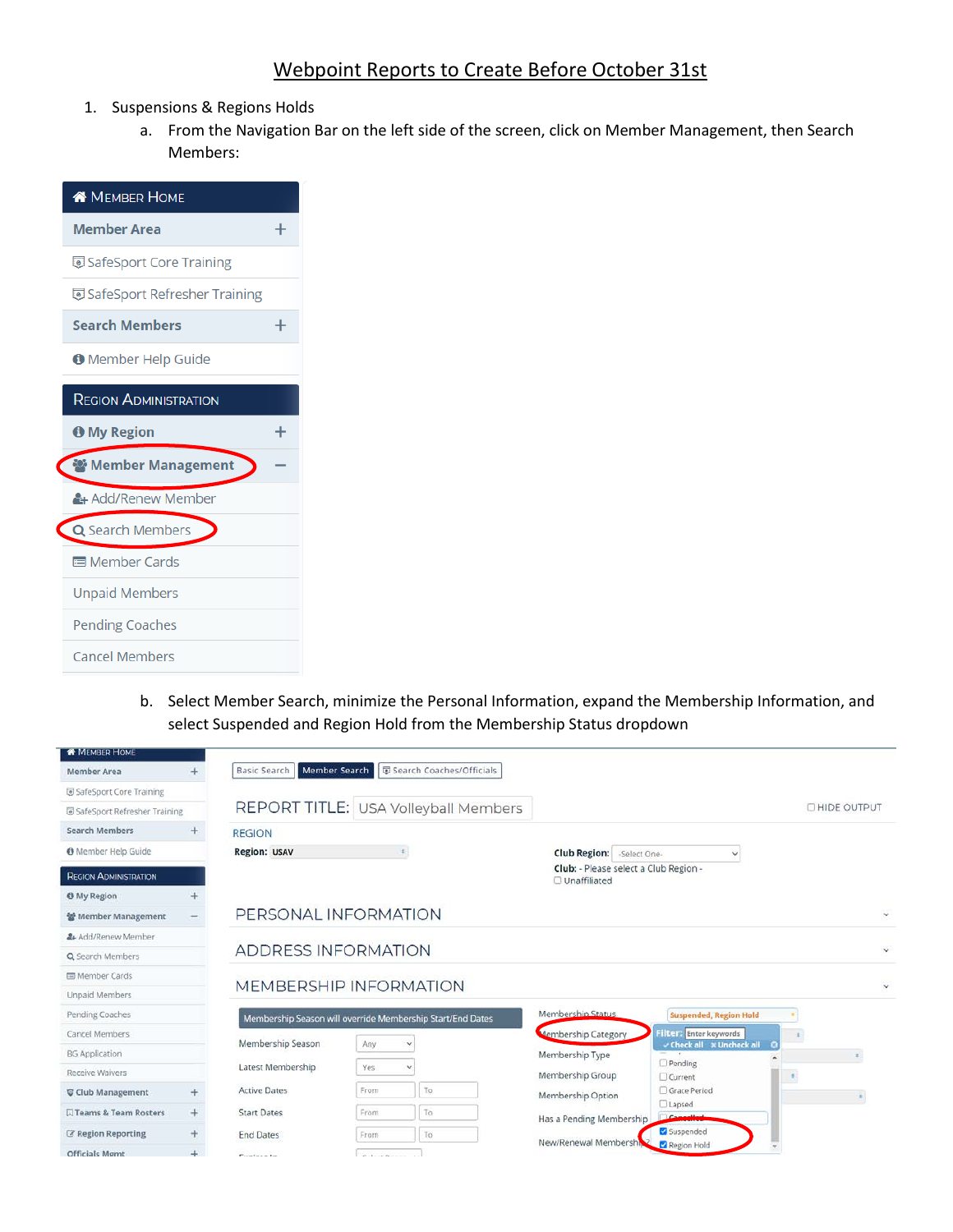c. Export the information and save for your files



- 2. 2019/2020 Data- It is vital to have all membership information for the past few years. We recommend 5 years, but you can go back as far as 2009/2010. Use the information below to create these reports.
	- a. Shown below is the report to pull all current memberships for the 20/21 season. This would bring back all members in your region who have a current membership as of today.
		- i. Click on Member Management, Search Members, collapse the Personal Information area by clicking on the arrow on the right-hand side, and then expand the Membership Information. Next to Membership season, click on the 2019/2020, and then click Yes next to latest membership. (This will ensure that you only receive the latest membership information, and no duplicate records if a person bought tryout and then a full membership.) Then for Membership Status select Current from the drop down list, and then click Search.
	- b. You might also find it valuable to pull all unpaid memberships, or even members who purchased a specific membership. (You can pull that list by using the Membership Type, circled in green below)

| <b><i><u>W</u></i></b> EMBER HOME |        |                               |           |                                                          |                                                         |                       |                     |
|-----------------------------------|--------|-------------------------------|-----------|----------------------------------------------------------|---------------------------------------------------------|-----------------------|---------------------|
| <b>Member Area</b>                |        | Member Search<br>Basic Search |           | Search Coaches/Officials                                 |                                                         |                       |                     |
| SafeSport Core Training           |        |                               |           |                                                          |                                                         |                       |                     |
| SafeSport Refresher Training      |        |                               |           | REPORT TITLE: USA Volleyball Members                     |                                                         |                       | <b>CHIDE OUTPUT</b> |
| <b>Search Members</b>             | $+$    | <b>REGION</b>                 |           |                                                          |                                                         |                       |                     |
| <b>O</b> Member Help Guide        |        | <b>Region: USAV</b>           |           |                                                          | <b>Club Region:</b> -Select One-                        | $\checkmark$          |                     |
| <b>REGION ADMINISTRATION</b>      |        |                               |           |                                                          | Club: - Please select a Club Region -<br>O Unaffiliated |                       |                     |
| <b>O</b> My Region                |        |                               |           |                                                          |                                                         |                       |                     |
| <b>Member Management</b>          |        | PERSONAL INFORMATION          |           |                                                          |                                                         |                       |                     |
| & Add/Renew Member                |        |                               |           |                                                          |                                                         |                       |                     |
| Q Search Members                  |        | <b>ADDRESS INFORMATION</b>    |           |                                                          |                                                         |                       |                     |
| Member Cards                      |        | MEMBERSHIP INFORMATION        |           |                                                          |                                                         |                       |                     |
| Unpaid Members                    |        |                               |           |                                                          |                                                         |                       |                     |
| Pending Coaches                   |        | <b>March</b>                  |           | En amp beason will overnue with thership Start/End Dates | Membership Status                                       | Current               |                     |
| Cancel Members                    |        | Membership Season             | 2019/2020 | $\checkmark$                                             | Membership Category                                     | Substrations          |                     |
| <b>BG</b> Application             |        |                               |           |                                                          | Membership Type                                         | <b>Select options</b> |                     |
| Receive Waivers                   |        | Latest Membership             | Yes       |                                                          | Membership Group                                        | Select options        |                     |
| Club Management                   | $+$    | <b>Active Dates</b>           | From      | To                                                       | Membership Option                                       | <b>Select options</b> |                     |
| <b>DTeams &amp; Team Rosters</b>  | $+$    | <b>Start Dates</b>            | From      | To                                                       | Has a Pending Membership                                | All<br>$\checkmark$   |                     |
| Region Reporting                  | $^{+}$ | <b>End Dates</b>              | From      | To                                                       | New/Renewal Membership?                                 | ALL.<br>$\checkmark$  |                     |
| $O(EE - 1 - 1 - 1 + 1 -  + 1)$    |        |                               |           |                                                          |                                                         |                       |                     |

## c. Make sure you download and save these reports!



3. IMPACT & SafeSport – While it's not necessary to pull membership information for more than 5 years, we do recommend that you pull IMPACT and SafeSport from the beginning.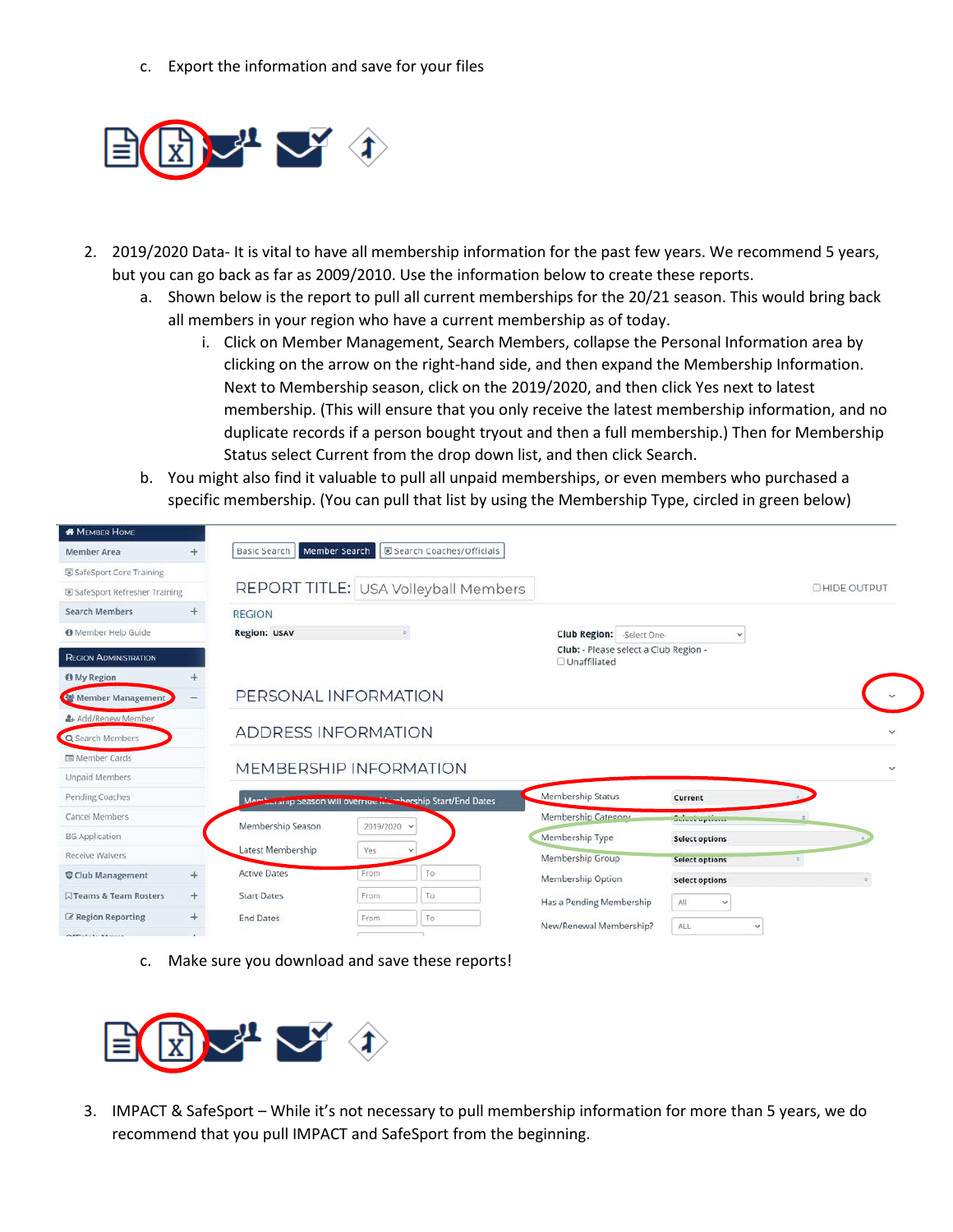a. Start a new member search, collapse Personal Information, expand Certification Information, then select IMPACT and SafeSport from the Certification type drop down. (This will bring back both current and lapsed members who have take Impact and/or SafeSport.)

| <b>O</b> My Region             | ÷   |                               |                                  |                          |                     |              |  |
|--------------------------------|-----|-------------------------------|----------------------------------|--------------------------|---------------------|--------------|--|
| 풀 Member Management            |     | PERSONAL INFORMATION          |                                  |                          |                     |              |  |
| & Add/Renew Member             |     |                               |                                  |                          |                     |              |  |
| Q Search Members               |     | <b>ADDRESS INFORMATION</b>    |                                  |                          |                     |              |  |
| Member Cards                   |     |                               | <b>MEMBERSHIP INFORMATION</b>    |                          |                     | $\sim$       |  |
| Unpaid Members                 |     |                               |                                  |                          |                     |              |  |
| Pending Coaches                |     | <b>ATHLETE INFORMATION</b>    |                                  |                          |                     | $\sim$       |  |
| Cancel Members                 |     |                               |                                  |                          |                     |              |  |
| <b>BG Application</b>          |     | ROSTER INFORMATION<br>$\sim$  |                                  |                          |                     |              |  |
| Receive Waivers                |     |                               |                                  |                          |                     |              |  |
| Club Management                |     | COACH & OFFICIALS INFORMATION |                                  |                          | $\checkmark$        |              |  |
| 贝Teams & Team Rosters          | $+$ |                               |                                  |                          |                     |              |  |
| Region Reporting               | $+$ |                               | <b>CERTIFICATION INFORMATION</b> |                          |                     | $\checkmark$ |  |
| <b>Officials Mgmt</b>          |     | Find members who Select One   | $\vee$ the certifications below: | Has Current BG Screening | $\checkmark$<br>Any |              |  |
| <b>CC</b> EVENT ADMINISTRATION |     | Status                        | colore antique                   | SafeSport Certified      | Any<br>v            |              |  |
| Submit an Event                |     | Certification Type            | SafeSport, IMPACT                | Has Current PA Screening | Any<br>$\checkmark$ |              |  |
| My Region Events               |     | <b>Start Dates</b>            | To<br>From                       |                          |                     |              |  |
| <b>USA VOLLEYBALL EVENTS</b>   |     | <b>End Dates</b>              | To<br>From                       |                          |                     |              |  |

- 4. Officials Certifications- While most officials certifications end at the end of the season, some cover multiple seasons. There may be other Officials certification information that might be valuable to collect during this time. Please make sure to reach out to your Officials Chair to make sure they receive any previous year information that they might need.
- 5. Club Listing Is it also advisable to create a report to list all Clubs both active and inactive in your region
	- a. From the navigation bar, click on Club Management, then next to Is Active, click Any. This will bring back both active and inactive clubs in your region as well as contact information from these clubs.

| SafeSport Core Training                                                                                      |     | Basic Search               | Club Search   Team Search | Search Clubs |                        |                       |                     |
|--------------------------------------------------------------------------------------------------------------|-----|----------------------------|---------------------------|--------------|------------------------|-----------------------|---------------------|
| SafeSport Refresher Training                                                                                 |     |                            |                           |              |                        |                       |                     |
| <b>Search Members</b>                                                                                        | $+$ | <b>REPORT TITLE: Clubs</b> |                           |              |                        |                       | <b>CHIDE OUTPUT</b> |
| <b>O</b> Member Help Guide                                                                                   |     |                            |                           |              |                        |                       |                     |
| <b>REGION ADMINISTRATION</b>                                                                                 |     | Company ID                 |                           |              | <b>Current Members</b> | From Current Membe    | To Current Membe    |
| <b>O</b> My Region                                                                                           |     | Club Name                  |                           |              | Club Type              | <b>Select options</b> |                     |
| <b>蟹 Member Management</b>                                                                                   | $+$ | City                       |                           |              | Club Designation       | Select options        |                     |
| Club Management                                                                                              |     | State                      | <b>Select options</b>     |              | Is Active              | Any                   |                     |
| Add Club                                                                                                     |     | Region                     | <b>USAV</b>               |              | Test Club              | Any                   |                     |
| Q Search Clubs                                                                                               |     | Club Code                  |                           |              |                        |                       |                     |
| Club Admin Users                                                                                             |     | Reg Club Tracking Code     |                           |              |                        |                       |                     |
| Club Directors                                                                                               |     | Email                      |                           |              |                        |                       |                     |
| <b>口 Teams &amp; Team Rosters</b>                                                                            | $+$ |                            |                           |              |                        |                       |                     |
| $\mathcal{L}^{\text{out}}$ is the set of $\mathcal{L}^{\text{out}}$ is the set of $\mathcal{L}^{\text{out}}$ |     |                            |                           |              |                        |                       |                     |

6. Sometimes reports are too large for Webpoint to pull of the data. This will show either when you click search, and Webpoint times out after a while, and becomes unresponsive. Another way you might see this is when you click to open the report in Excel and the spreadsheet is blank. If this is the case, try to redo the search with smaller parameters, such as only searching by clubs A-D, then E-J, etc., or by only searching by membership type. You can then combine the reports together in Excel to keep your reports all in one spreadsheet.